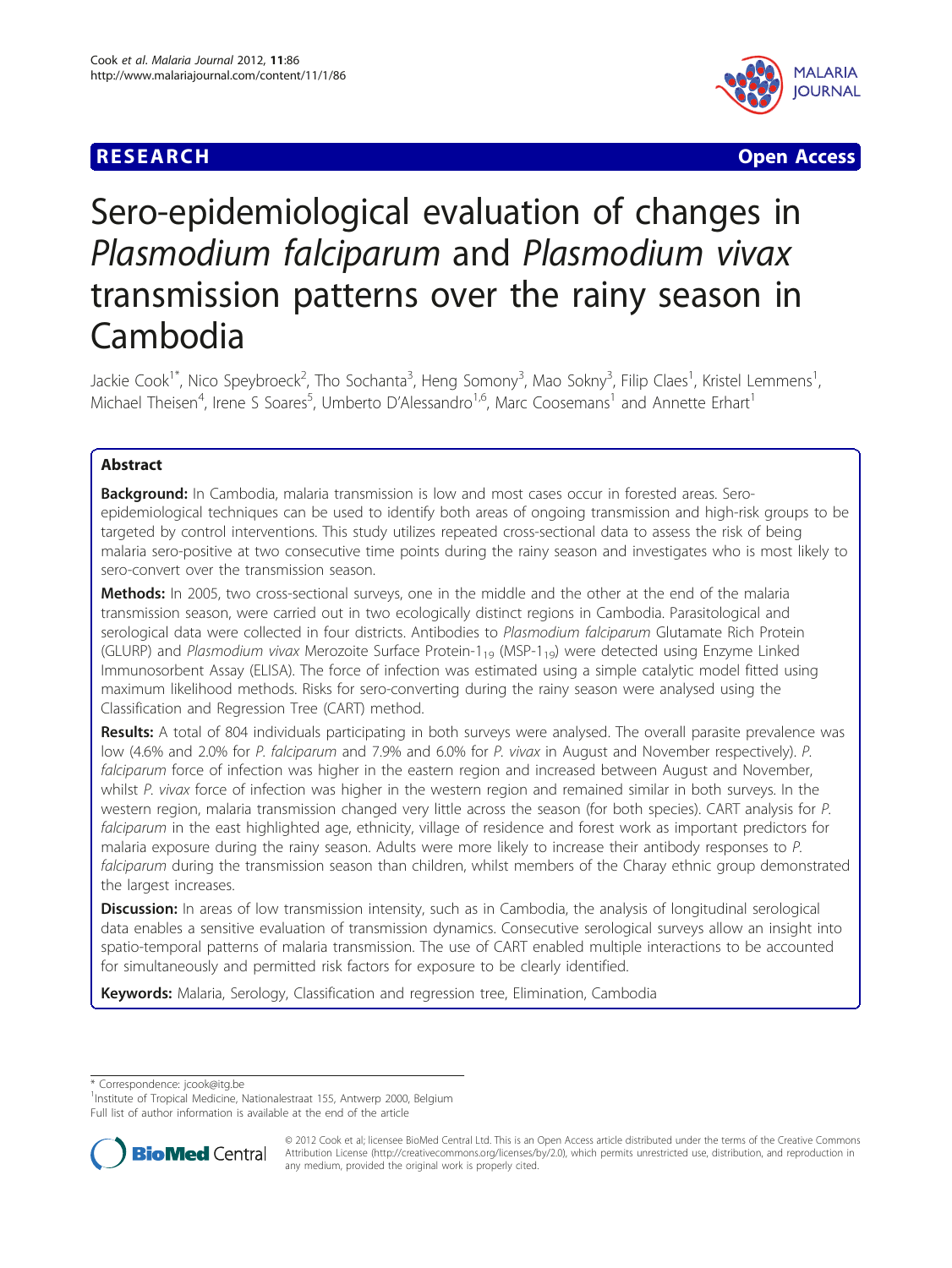#### <span id="page-1-0"></span>Background

Malaria transmission is often focal, particularly in low endemic areas. Entomological and parasitological measures are traditionally used to estimate its intensity, though in areas of low transmission the required sample sizes for entomological surveys increase exponentially because of the difficulty of finding infected mosquitoes. In addition, parasitological surveys using microscopy can be extremely time consuming and may not detect subpatent infection [[1\]](#page-10-0). Serological indices have demonstrated their use as an informative additional measure [[2](#page-10-0)] and population level sero-prevalence to specific malarial antigens can be used to estimate the force of infection the rate at which individuals become infected - in a given area [[3](#page-10-0)]. These techniques have also been exploited to document changes in transmission intensity [[4\]](#page-10-0), to identify 'hotspots' of malaria transmission [[5,6](#page-10-0)] and, historically, to confirm elimination in Greece and Mauritius [[7,8\]](#page-10-0).

Where malaria transmission is seasonal, the characterization of its dynamics requires the longitudinal collection of the variables of interest (entomological or parasitological). As antibodies remain in the blood longer than parasites, they are less subject to seasonal variations. Whilst individual responses may fluctuate [\[9](#page-10-0)-[12](#page-11-0)], previous studies suggest that population sero-prevalence remains similar if transmission intensity remains consistent over the years [[13](#page-11-0)].

Cambodian malaria control programmes have historically focussed on the border area between Thailand and Cambodia, which was one of the sites of emergence of chloroquine and, more recently, of artemisinin resistance, increasing the urgency for containment and/or elimination. One of the long-term challenges Cambodia faces is forest-related malaria and the residual transmission amongst high-risk populations (ethnic minorities, migrant workers) in remote areas [[14,15](#page-11-0)]. Malaria transmission within Cambodia, as across the whole Mekong region [[16](#page-11-0)], is highly heterogeneous [\[15\]](#page-11-0) and the presence of both Plasmodium falciparum and Plasmodium vivax malaria compounds the difficulties of estimating transmission intensity and controlling the disease [\[17-20](#page-11-0)].

The CAMALFOR project was a joint collaboration between the Institute of Tropical Medicine in Antwerp, Belgium and the National Center for Malaria Control, Parasitology and Entomology (CNM) in Phnom Penh, Cambodia. In 2005, two surveys, one in the middle and the other at the end of the transmission season, were carried out in four districts: Borkeo and O'Chum in the east and Pailin and Veal Vang in the west (Figure 1). Entomological, parasitological and serological data were collected to characterize the malaria transmission over time in these areas. This paper reviews the use of serological measures for estimating transmission intensity and identifying risk factors for malaria sero-conversion using Classification and Regression Trees (CART).

#### **Methods**

## Study population and site

Two malariometric cross-sectional surveys were performed in four districts of Cambodia: two in the eastern region (Borkeo and O'Chum in Rattanakiri Province) and two in the western region (Veal Vang in Pursat Province and Mittapheap in Pailin Province), in August and November 2005 (Figure 1). In each district, the study was conducted in three forest villages with different degrees of deforestation, except in Pailin where only cleared forest remained. Ethnic minority groups (Charay and Tumpurn) were present in both eastern districts, whilst the western region was inhabited primarily by Khmer. In both regions, the dry season typically runs from November to May and the rainy season from June to October. Both P. falciparum and P. vivax malaria were present and Anopheles dirus sensu stricto was found to be the major malaria vector in these study villages, with Anopheles minimus s.s and Anopheles barbirostris representing minor vectors [\[21\]](#page-11-0).

The study was originally designed to evaluate malaria transmission intensity in order to plan targeted interventions. In each of the four "forested" districts, three villages (represented by X, Y and Z) were selected for their representativeness of forest coverage in the area. Each village consisted of approximately 200 inhabitants, of which 100 were randomly sampled for the survey. However, in Veal Vang district (Pursat Province, western region) bloodspot filter papers from one of the villages (VX) were stored incorrectly and therefore could not be analysed for the serological survey. Hence, this village was not included in the analysis. For direct comparison of antibody responses and associated risks across the second part of the rainy season (August to November), only individuals who took part in

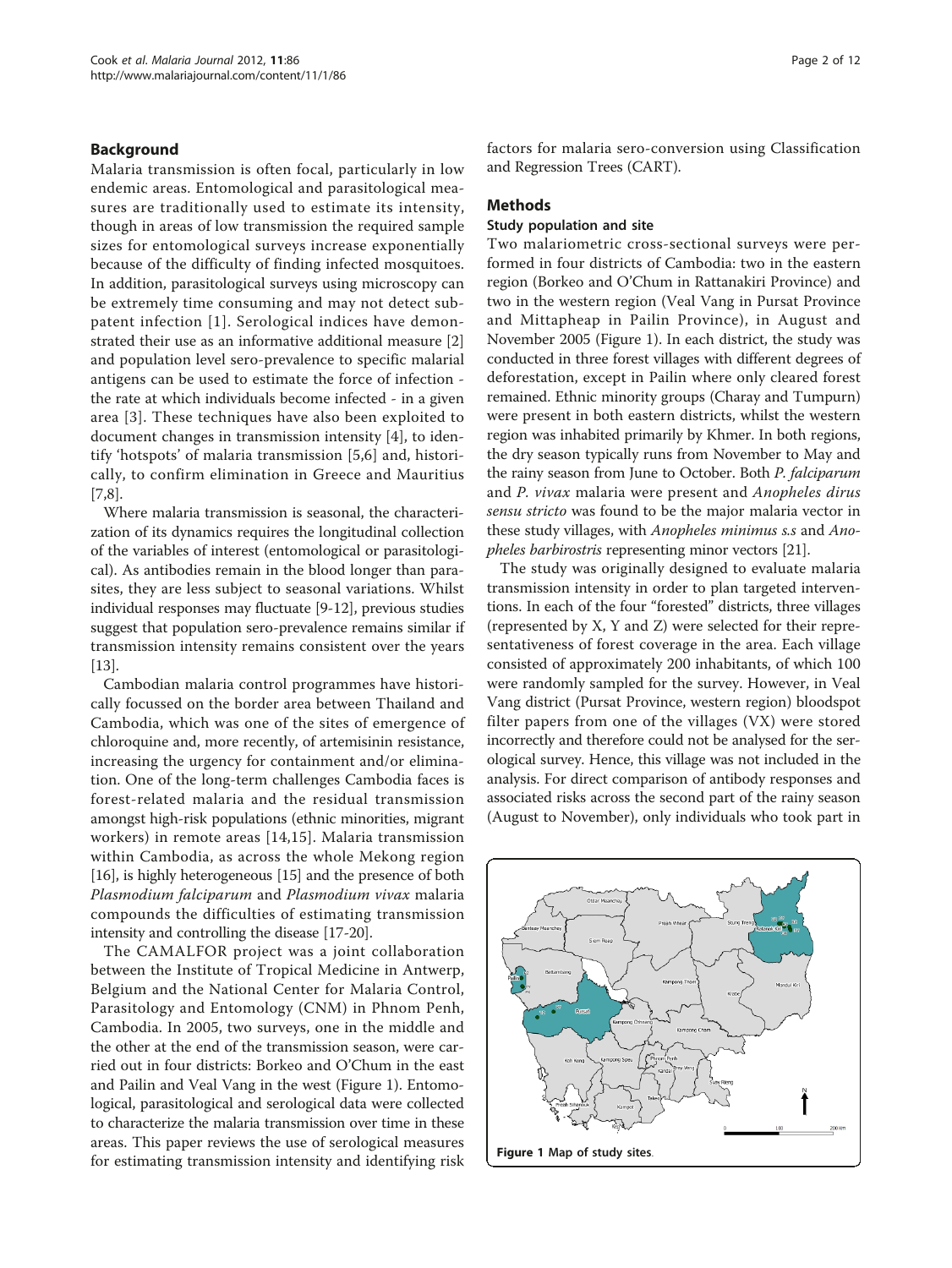both surveys were analysed in this paper. Analyses for each of the two regions have been kept separate throughout the paper.

## Data collection and management Census and survey

A full census of the study population collecting information on age, gender, ethnicity, education, housing conditions, socio-economic level, forest-related activities and malaria prevention measures was carried out in July 2005. The cross -sectional surveys (August and November) included a random sample of 100 individuals per village this sample size was chosen to provide a precision of 3% for a minimum estimated parasite index of 5%. Each participant had thick and thin slides taken for microscopic examination, as well as having a filter paper blood spot collected for malaria antibody detection. Everyone was examined for clinical signs of malaria and a rapid diagnostic test (RDT) was administered to participants with symptoms. Malaria treatment was based on the RDT results and followed the National guidelines. A new variable combining ownership of bicycle, TV and motorbike was generated using principal component analysis in order to estimate each family's income level (highest, medium, low, lowest), as described previously [\[22](#page-11-0)]. Bed net usage was classified as sufficient if there was at least one bed net for two people in each household.

## Laboratory procedures

#### Parasitological measures

Parasite prevalence was determined by microscopy. Slides were stained for 15 minutes with a 10% Giemsa solution. Thick films and thin films were taken from each participant and parasite density was computed based on the examination of 200 white blood cells and assuming a white blood cell count of 8,000/μl. Microscopy was performed at the National Center for Entomology, Parasitology and Malariology (CNM) in Phnom Penh, Cambodia, and quality control was done on 10% of randomly chosen slides by a second reader. Any discordant slides were reread by both readers until an agreement was found.

## Serological measures

A blood spot was taken on filter paper (Whatman grade 3) and allowed to dry before being individually stored in a zipped plastic bag containing silica gel and kept at -20°C until ELISA assays were performed at ITM, Antwerp. *P. falciparum* GLURP antibodies and *P. vivax* MSP-1<sub>19</sub> antibodies were detected using ELISA. Briefly, from each blood spot, a disc of 5 mm diameter was punched out and eluted overnight at 4°C in 2 ml of PBS-Blotto-Tween (0.01 M phosphate, 0.2 M NaCl, 0.05% w/v NaN<sub>3</sub>, 1% w/v skimmed milk powder, 0.05% v/v Tween 20, pH 7.4). Two hundred μl of the eluate was added in duplicate to blocked ELISA plates coated separately with P. falciparum GLURP R2 [[23\]](#page-11-0) and P. vivax MSP-1<sub>19</sub> [[24\]](#page-11-0). Pooled sera from five P. falciparum or P. vivax infected patients and from five non-infected control group were diluted at 1:400 in PBS-Blotto to serve as positive and negative control respectively. Goat anti-human Ig $G(H + L)$  peroxidase (Sigma, affinity purified) was diluted to 1:20,000 in PBS-Tween and incubated for 1 h before development of the ELISA using 200 μl ABTS substrate-chromogen solution. Optical Densities (ODs) were read at 415 nm (Elx808, BioTek Instruments). Corrected OD values were obtained by subtracting the mean OD of the antigen negative control wells from the mean OD of the corresponding antigen containing wells. Subsequently, the percent positivity (PP) of each specimen was calculated using the positive control serum' OD as 100%. This ensured the sample results were standardized across ELISA plates. A mixture model was used to generate a cut off for positivity as previously described [\[2](#page-10-0)].

#### Statistical methods

All data were double entered, validated and cleaned in Epi Info 6 (CDC, USA). The dataset was analysed using STATA v.11 (Statacorp, Texas, USA) and CART (Salford Systems, USA) software.

#### Force of infection

A simple reversible catalytic conversion model was used to fit the dichotomized serological results, using maximum likelihood methods [[3,](#page-10-0)[13](#page-11-0)]. The model produces a force of infection (FOI) or sero-conversion rate (SCR or  $\lambda$ ) and a sero-reversion rate ( $\rho$ ). For this paper, the seroconversion rates are presented with the sero-prevalence curves and the sero-reversion rate are presented in the text. Profile likelihood plots, as previously described, were examined to detect any indication of increased force of infection  $(\lambda)$  at a particular age within the population [[4\]](#page-10-0). Sero-prevalence curves were fitted with two forces of infection if deemed necessary by likelihood ratio test ( $p < 0.05$ ).

#### Changes in antibody responses over season

To evaluate changes in antibody responses during the rainy season, analysis focussed on P. falciparum results from the eastern surveys as this area experienced the biggest serological differences between the surveys. Wilcox paired rank tests were used to test for differences in antibody responses between August and November (p < 0.05 considered significant).

The use of Classification and Regression Trees (CART) is described extensively elsewhere [[22,25](#page-11-0)]. This method was utilized to overcome some of the difficulties of dealing with multiple interactions and collinearity in multi-variate models. The models used in CART are non-linear and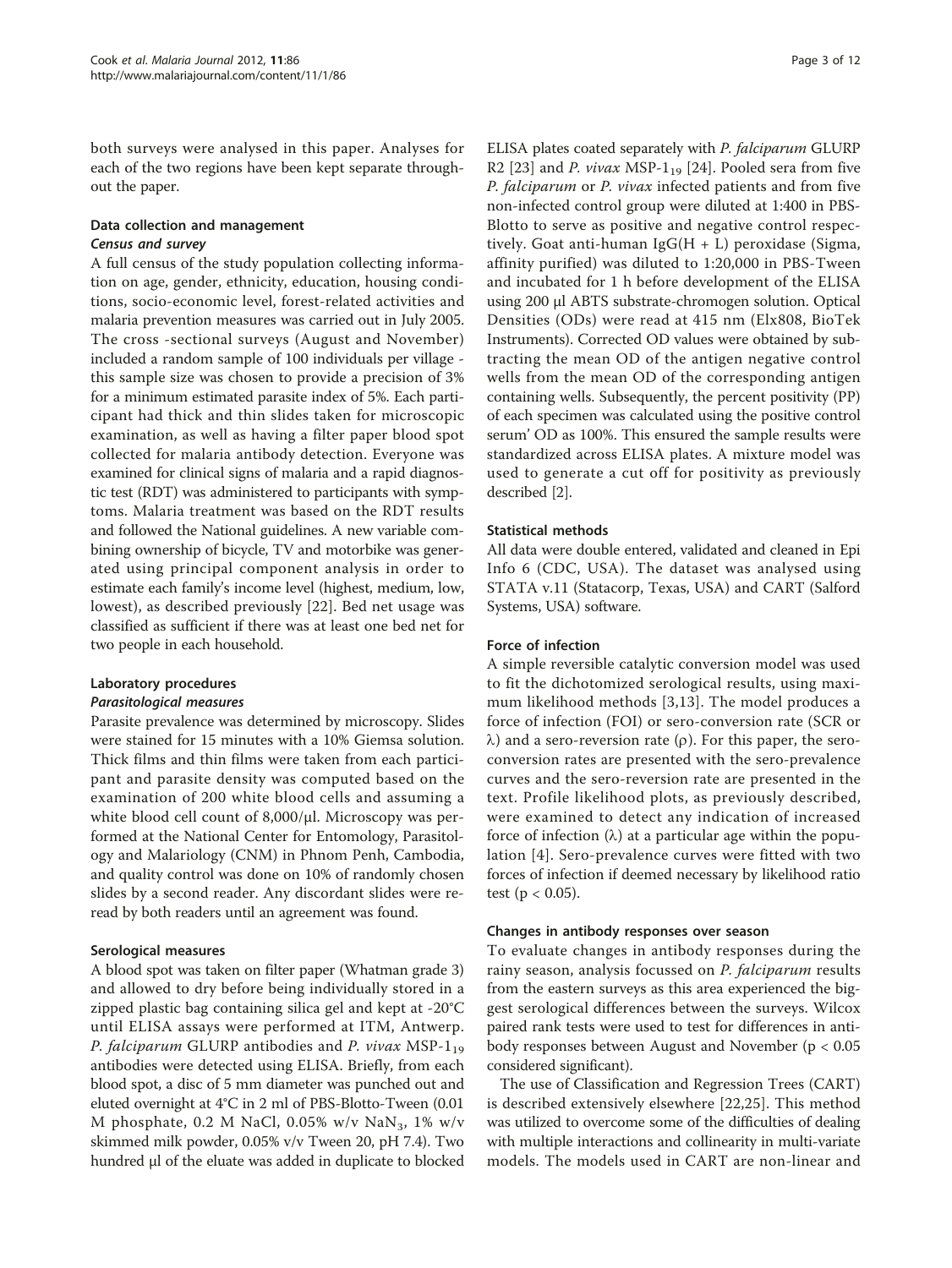non-parametric. The software successively splits the dataset into homogeneous subsets based on the target of interest, in this case malaria sero-positivity. A regression model was used in CART which allowed for the identification of 'clusters' of homogenous responses in the magnitude of the antibody response for each survey; these populations were subsequently classified into four sero-positivity categories: i) negative, ii) low positive, iii) positive, and iv) highly positive. Individual changes in sero-positivity categories, between the August and November surveys, were analysed using a categorical model in CART and classified as follows: i) remaining negative or decreasing one category (0 or -), ii) people remaining in the same sero-positive category  $(1 \text{ or } +)$ , iii) people increasing one category  $(2 \text{ or } +)$ ++) and, iv) people increasing two or three categories (3 or +++). Predictor variables included in the models were age (continuous), sex, ethnic group, profession, owning a forest plot, owning a forest plot house, wall and roof type of house, education, bed net usage, income level and village. A tree within one standard error of minimal cost was accepted. As well as generating decision trees, CART also produces a table indicating the overall importance of each of the predictors entered into the model, reporting a discriminatory power ranging from 0 to 100%. In some cases, the predictors in the table will not appear in the tree as only the best predictor which creates the most homogenous sub-groups at each node is displayed. However, the overall importance of each variable is assessed on its discriminatory power for the total number of nodes in the tree and reported in the text.

## Ethical clearance

Permission was received from village leaders after explaining the study aims and objectives. Oral informed consent was obtained from all adults and parents/guardians. Ethical clearance was obtained from the CNM, Phnom Penh and the IRB of the ITM, Antwerp (n° OG018). Permission was also obtained from the Cambodian Ministry of Health.

## Results

Individuals who participated in both surveys ( $N = 804$ ) constituted approximately 50% of the population originally surveyed (547 only surveyed in August, 213 only surveyed in November). No bias in terms of census information was detected in this sample, although the Pore ethnic group in the western region (originally representing less than 2.5% of the population according to the census) did not participate in both surveys, so were not included in this analysis. Baseline data of individuals who participated in both surveys is summarized in Table [1](#page-4-0). Among the 804 participants analysed, 384 lived in the eastern region and 420 lived in the western region. The population was young (median age of 17 and 18 years in the east and west, respectively) and mainly consisted of

the Charay and Tumpurn ethnic groups in the east whilst the western surveys included solely Khmer individuals. Education level was low especially in the east where most of the adult population (84%) was illiterate, whilst in the west, almost half (44%) had received primary education. Housing structure also differed between the two regions with the majority being made from bamboo or leaf (98%) in the east, whilst house material was much more varied in the west. Bed net use was particularly low in the east where only 27% of the respondents reported living in a house with sufficient net coverage, whilst it was much higher (62%) in the west. The majority of participants reported being part of a family who owned a forest plot (92% - 353/384 in the east; 86% - 363/420 in the west), with fewer people reporting owning a forest plot house (74% - 285/348 in the east; 57% - 239/420 in the west). Additionally, the majority of participants over the age of 15 reported working in the forest (89% -174/195 in the east; 90% - 207/229 in the west).

Malariometric indices indicated clear differences in malaria transmission patterns between the east and west regions (Table [2](#page-5-0)). In the east, P. falciparum was twice as prevalent as P. vivax, and both parasite prevalences decreased by more than half between August and November (from 8.1% to 3.4% ( $p = 0.014$ ) and from 4.4% to 2.1% ( $p = 0.077$ ), for *P. falciparum* and *P. vivax* respectively). During this same period, P. falciparum seroprevalence increased more than two-fold (from 23% to 49% (p < 0.001)) while P. vivax sero-prevalence remained similar (12.8% and 11.2% in August and November respectively (N.S)). In the western region, P. vivax parasite prevalence was almost 10-fold higher than P. falciparum (10.1% versus 1.2%) and did not decrease significantly between August and November (from 10.7% to 9.1% (N.S)) whereas P. falciparum prevalence decreased by more than half to reach 0.5% (N.S) in November. P. falciparum sero-prevalence also decreased by half, from 14% to 7% ( $p < 0.001$ ) and P. vivax seroprevalence decreased from 20% to 13% (p < 0.001).

There was no correlation between individuals' antibody responses to the two species ( $p > 0.1$ ), indicating an absence of cross-reactivity between the two antigens and suggestive of separate transmission patterns for the two species.

## Force of infection

The age sero-prevalence curves demonstrate the different dynamics between the two species and additionally between the two regions (Figure [2,](#page-6-0) panel A to F). In the eastern region, two forces of infection ( $\lambda_1$  and  $\lambda_2$ ) were detected for P. falciparum (LR test p < 0.05) in August and November (Figure [2A](#page-6-0) and [2B](#page-6-0)), with an increase in SCR at six and nine years old for August and November respectively. The force of infection in the youngest age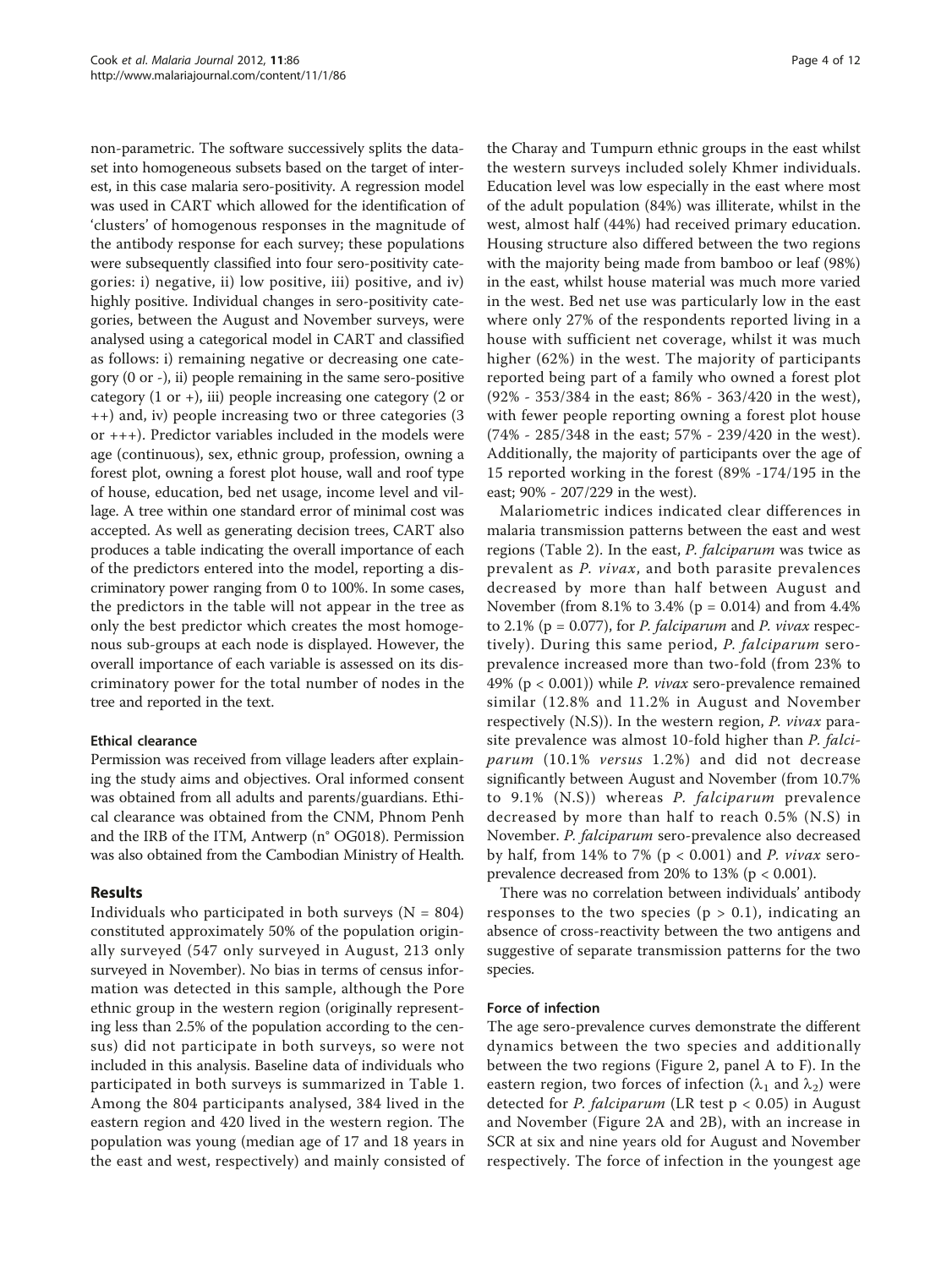#### <span id="page-4-0"></span>Table 1 Baseline characteristics of the study population  $(N = 804)$

|                                                 | East ( $N = 384$ ) |                     | West $(N = 420)$ |      |
|-------------------------------------------------|--------------------|---------------------|------------------|------|
|                                                 | n                  | $\%$                | n                | $\%$ |
| Sex                                             |                    |                     |                  |      |
| Female                                          | 207                | 53.9                | 235              | 56   |
| Ethnicity                                       |                    |                     |                  |      |
| Khmer                                           | 30                 | 7.8                 | 420              | 100  |
| Charay                                          | 175                | 45.6                |                  |      |
| Tumpurn                                         | 179                | 46.6                |                  |      |
| Education*                                      |                    |                     |                  |      |
| None                                            | 323                | 84.1                | 183              | 43.6 |
| Primary                                         | 58                 | 15.1                | 186              | 44.3 |
| Secondary                                       | $\mathbf{1}$       | 0.3                 | 50               | 11.9 |
| Do you use a bed net?                           |                    |                     |                  |      |
| No                                              | 101                | 26.3                | 3                | 0.7  |
| Yes, sufficient                                 | 103                | 26.8                | 261              | 62.1 |
| Yes, not sufficient                             | 180                | 46.9                | 156              | 37.1 |
| Income quartile                                 |                    |                     |                  |      |
| Lowest                                          | 184                | 43.8                | 208              | 54.2 |
| Low                                             | 48                 | 11.4                | 63               | 16.4 |
| Medium                                          | 82                 | 19.5                | 36               | 9.4  |
| Highest                                         | 106                | 25.2                | $77\,$           | 20.1 |
| Wall type of house                              |                    |                     |                  |      |
| Thatch                                          | $\overline{4}$     | $1.0\,$             | 61               | 14.5 |
| Bamboo                                          | 234                | 60.9                | 82               | 19.5 |
| Leave                                           | 141                | 36.7                | 175              | 41.7 |
| Iron                                            | $\mathsf O$        | 0                   | 22               | 5.2  |
| Dried Mud                                       | $\mathcal O$       | $\mathsf{O}\xspace$ | 19               | 4.5  |
| Other e.g wood                                  | 5                  | 1.3                 | 61               | 14.5 |
| Roof type of house                              |                    |                     |                  |      |
| Thatch                                          | 212                | 55.2                | 272              | 64.8 |
| Bamboo                                          | 25                 | 6.5                 | 17               | 4.1  |
| Leave                                           | 12                 | 3.1                 | 29               | 6.9  |
| Iron                                            | 133                | 34.6                | 99               | 23.6 |
| Dried mud                                       | $\overline{2}$     | 0.5                 | $\overline{3}$   | 0.7  |
| Do you work in the forest?** $(>$ = 15 yrs old) |                    |                     |                  |      |
| Yes                                             | 207/229            | 90.0                | 174/195          | 89.0 |
| Do you own a forest plot?                       |                    |                     |                  |      |
| Yes                                             | 353                | 91.9                | 363              | 86.4 |
| Do you own a forest plot house?                 |                    |                     |                  |      |
| Yes                                             | 285                | 74.2                | 239              | 56.9 |

\* 2 missing in August, 1 missing in November

\*\* 1 missing in August, 1 missing in November

groups increased from 0.009 to 0.056 between August and November (six-fold increase), whilst in the older age groups it increased from 0.053 to 1.2 (20-fold increase). The sero-reversion rate was 0.084 in August and 0.053 in November, although the confidence intervals overlapped for the two surveys. The force of infection for P. vivax was noticeably lower than for P. falciparum, and there was no evidence for a higher force of infection in adults in the August survey (Figure [2E\)](#page-6-0). However, in November (Figure [2F\)](#page-6-0), a higher force of infection was detected in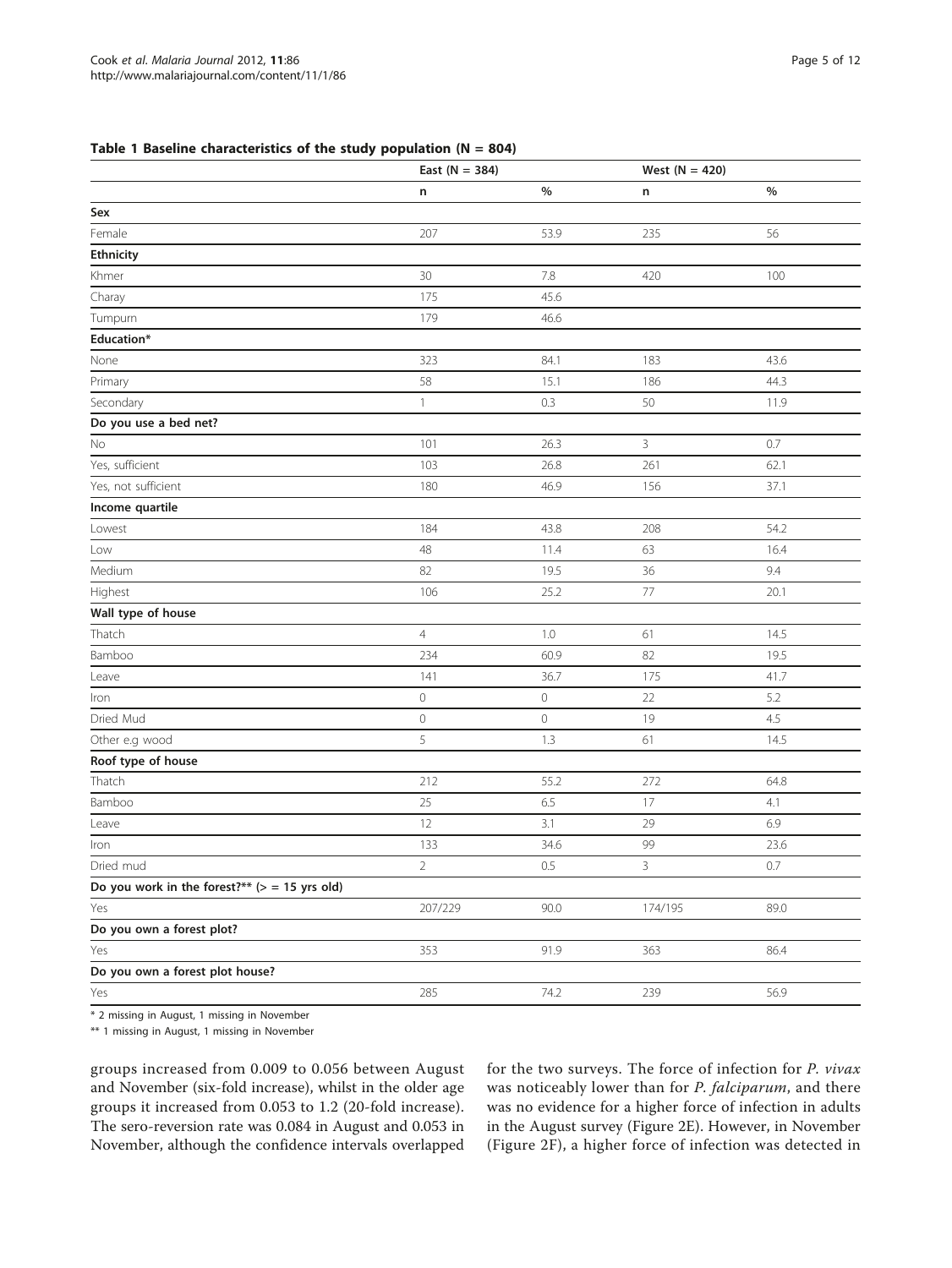|                         | East                 |      |                        |      | West                 |      |                        |      |
|-------------------------|----------------------|------|------------------------|------|----------------------|------|------------------------|------|
|                         | August ( $N = 384$ ) |      | November ( $N = 384$ ) |      | August ( $N = 420$ ) |      | November ( $N = 420$ ) |      |
|                         | n                    | $\%$ | n                      | %    | n                    | $\%$ | n                      | $\%$ |
| P. falciparum parasite* |                      |      |                        |      |                      |      |                        |      |
| Positive                | 31                   | 8.1  | 13                     | 3.4  | 5                    | 1.2  | ำ                      | 0.5  |
| P. vivax parasite*      |                      |      |                        |      |                      |      |                        |      |
| Positive                | 17                   | 4.4  | 8                      | 2.1  | 45                   | 10.7 | 38                     | 9.1  |
| P. falciparum serology  |                      |      |                        |      |                      |      |                        |      |
| Positive                | 88                   | 22.9 | 189                    | 49.2 | 57                   | 13.6 | 30                     | 7.1  |
| P. vivax serology       |                      |      |                        |      |                      |      |                        |      |
| Positive                | 49                   | 12.8 | 43                     | 11.2 | 85                   | 20.2 | 56                     | 13.3 |

<span id="page-5-0"></span>Table 2 Malariometric indices for the east and the west regions, in August and November 2005

\* 11 missing in August, 16 missing in November in the east; eight missing in August, 27 missing in November in the west

individuals over the age of 11, with a very low force of infection in children under 11 (only two sero-positives were detected, compared to nine in August). The seroreversion rate was 0.040 and 0.051 in August and November respectively.

In the western villages, the force of infection decreased slightly between August and November for both species. For P. falciparum, similarly to the eastern region, two forces of infection were detected in both August and November, with increased transmission in the population over nine and 10 years old, respectively (Figure [2C](#page-6-0) and [2D\)](#page-6-0). The P. falciparum force of infection in the youngest age groups was minimal, with only two sero-positives detected under the age of 10 in August and none in November. The sero-reversion rate was lower than in the east (0.030 and 0.028 in August and November respectively), although the confidence intervals overlapped with those in the east. A single force of infection was detected for P. vivax in August (Figure [2G](#page-6-0)) and by November it had decreased slightly  $(\lambda - 0.029)$  in August versus  $\lambda - 0.019$ in November, Figure [2H\)](#page-6-0). The sero-reversion rate was 0.080 and 0.090 in August and November respectively.

## Changes in serological response between August and November

An increase in a specific serological response is indicative of exposure to the parasite - therefore increases in antibody responses between August and November were used as a proxy for exposure. Individual responses (as measured by percent positivity (PP)) to *P. falciparum* increased significantly in the eastern region (Wilcoxon Rank Paired test, p < 0.001) between August and November, although no differences were detected for P. vivax responses in this area. In the west, P. falciparum responses did not change significantly over season; however a significant decrease was detected in *P. vivax* responses ( $p < 0.001$ ).

In order to further investigate the changes in transmission dynamics during the rainy season, the eastern P. falciparum data was analysed, as the largest differences in sero-prevalence were seen in this region. CART was used to divide PP responses into four homogenous categories: negative ( $PP < 3.3\%$ ), low positive ( $PP$  more than 3.3% and less than 10.3%), medium positive (PP more than 10.3% and less than 24%) and high positive (PP more than 24%). Individuals were then classified depending on whether they remained negative or decreased a PP category (indicating no exposure), remained in the same positive category (indicating possible exposure) or on the number of categories they increased between August and November (indicating exposure). A total of 55% of the study population ( $n =$ 210) either remained negative or decreased a serological category between August and November whilst 8% (n = 30) remained in the same positive category,  $18\%$  (n = 70) increased one serological category and 19% (n = 74) increased two or more serological categories. Figure [3](#page-7-0) shows the distribution of these four categories of changes according to increasing age groups. There was a clear agedependent trend for remaining positive or increasing response between August and November, with very few changes occurring in the under five group (less than 10% sero-conversion). From the age of five onwards, there was a progressive increase in the proportion of people increasing by one category, and from the age of 10 onwards, of people increasing by two categories. Overall, there was a linear increase in the proportion of people sero-converting from less than 10% in the under-fives up to 30% in the adults aged 25 to 40, with a further 10% in this age group remaining in the same positive category.

The risk factors associated with exposure to P. falciparum between August and November (using increase in serological category as a proxy) were analysed using CART (Figure [4\)](#page-8-0). Village was the primary splitter in the tree, with BY (70% forest) and BZ (fully forested) being the most likely to increase at least one category (almost 70% of the individuals versus 25% in the four other villages). The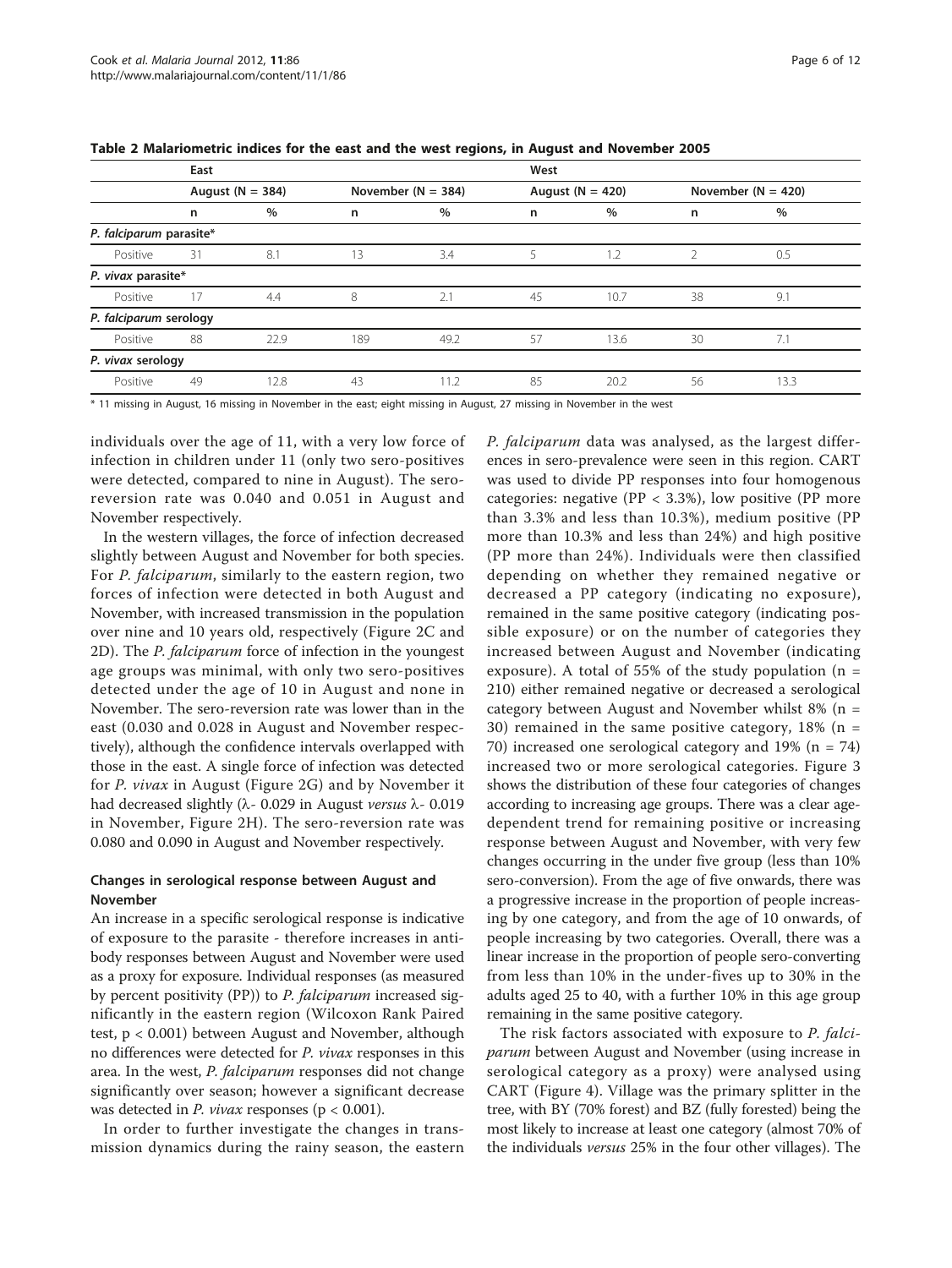<span id="page-6-0"></span>

villages of BY and BZ were further split at the age of nine (terminal node) where 71% of under nine year olds (27/ 38) remained negative, compared to only 10% (7/72) of over nines. The other villages were subsequently split at age six. The under sixes remained mostly negative between the two surveys, while among the over six year olds there was another split by village with OZ (fully forested) remaining predominantly negative (80%, 55/69),

and only approximately 40% (50/128) of the remaining villages (BX (deforested), OX (rubber plantation), OY (scattered forest)) remained negative. In these villages, the lowest income group was more likely to increase at least one serological category (58%) compared to medium and high income groups (29%). The latter was further split by ethnicity, first separating the Tumpurn (with 36% (15/42) remaining in a positive category), and then a further split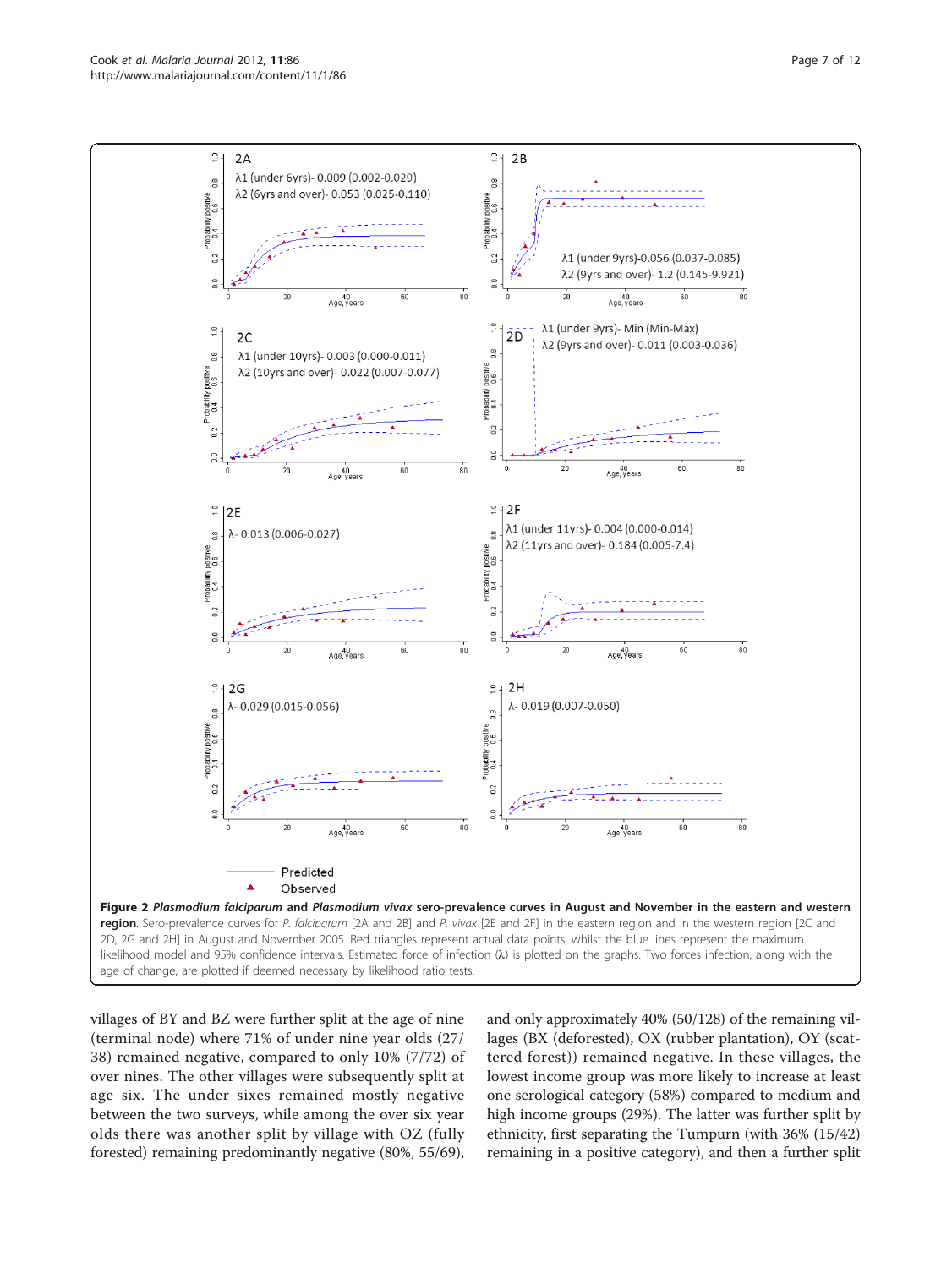<span id="page-7-0"></span>

separating the Khmer (with  $100\%$  remaining negative, n = 11) and the Charay (with 65% increasing at least one category (13/20)). The table highlighted village (100%), ethnicity (73%) and age (50%) as the three most important predictor variables, while roof type, wall type, income and working in the forest had less importance (below 20%).

#### Discussion

In areas of low malaria transmission such as Cambodia, parasitological indicators of transmission intensity using microscopy can be insensitive. Serological measures allow for more sensitive detection of malaria exposure and can be used as a proxy of transmission intensity [[2,4,6,](#page-10-0)[26](#page-11-0)]. In this study the force of infection was estimated in different ecological settings of Cambodia and CART was used as a novel approach to analyse changes in antibody responses over time to help identify risk factors for malaria exposure during the rainy season. The results highlighted the strong heterogeneity of malaria transmission in time (throughout the rainy season) and space (at national (east/west regions) as well as local level (between villages)), suggested that adults were experiencing a higher force of infection than children and showed that CART can be a useful approach for analysing longitudinal serological data.

## Spatio-temporal heterogeneity in transmission of Plasmodium falciparum and Plasmodium vivax

Malaria parasite prevalence in the eastern and western regions was substantially different, with P. falciparum dominating in the east and P. vivax dominating in the west. This is likely to be due to the ecological differences between the two areas, such as a more intensive deforestation and lower rainfall in the western region, but also to differences in educational levels and the use of bed nets (both of which were lower in the east). P. vivax has been reported to become more prevalent as transmission decreases [[27\]](#page-11-0) and some studies have suggested that individuals with detectable P. falciparum infections may also have underlying P. vivax infections [[20](#page-11-0)], which become detectable once P. falciparum infections are cleared through treatment. In addition, P. falciparum infections can sometimes mask other infections when diagnosis is performed by microscopy, meaning mixed or other malarial infections remain unrecorded. Importantly, the life cycle of P. vivax differs from P. falciparum. In P. vivax infections dormant liver forms (hypnozoites) can remain present for long periods of time, causing relapses months or years later. Consequently, P. vivax can be more difficult to eliminate and therefore may become more prominent in areas where *P. falciparum* has been successfully reduced (i.e., the western region).

CART analysis indicated that individuals in different villages in the eastern region experienced varying levels of P. falciparum exposure over the rainy season. Interestingly, the village OZ, characterized as a forested village, was highlighted as having little malaria exposure between August and November. It would be expected that a more forested village would be subject to higher malaria exposure. According to the entomological results obtained in the study villages, the vector densities in OZ were similar to the other villages in the eastern part of the country (Durnez et al, Manuscript in preparation) however, there was a particularly high usage of bed nets in this village (71% reported sufficient bed net use compared to an average of 40% in the other villages), suggesting that this may have reduced exposure successfully. Fifty percent (55/110) of the participants in villages BY and BZ (both of which are forested) increased two or more P. falciparum serological categories, suggesting high transmission in these villages between August and November. The serological differences between villages highlight the heterogeneity in transmission at a micro level, as has been reported previously [\[5](#page-10-0)].

There is also a different temporal pattern for the two species. The simple model that has been used in this study has previously been utilized in areas where seroreversion is thought to be low [[13](#page-11-0)], in which case a single survey is enough to produce an estimate of SCR for the whole year. However, in this study, substantial differences in force of infection were detected between August and November for P. falciparum in the eastern sites. This may be a consequence of highly seasonal yet low transmission meaning that the rarity of exposure to malaria parasites results in the loss of antibodies out of season, and any new exposure causes a large boost of antibody responses. This is demonstrated by the substantial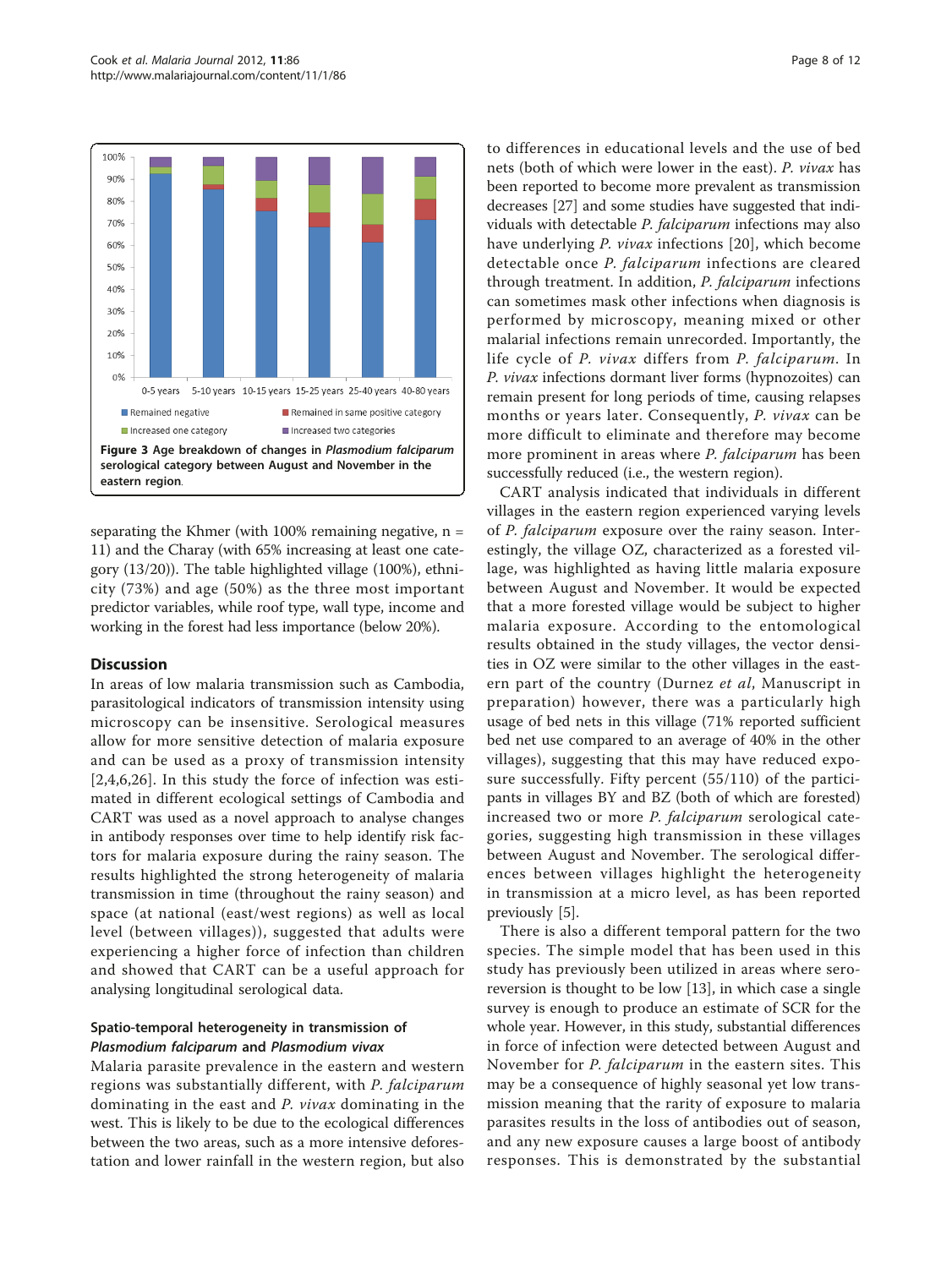<span id="page-8-0"></span>

increase in overall sero-prevalence and age sero-prevalence curves between August and November (Table [2](#page-5-0) and Figure [2\)](#page-6-0). The rates of GLURP sero-reversion (ranging between 0.05 and 0.08 in the east) predicted by the model are noticeably higher than those reported by Drakeley and colleagues [[13](#page-11-0)] (where sero-reversion was fixed at 0.02), although it should be noted that different

antigens are used in this study and it is likely that seroreversion is antigen specific.

Interestingly, the parasitological measures suggested that transmission had decreased in the eastern region between August and November. This discrepancy can be explained through the delayed acquisition of antibodies and the likelihood of treatment with subsequent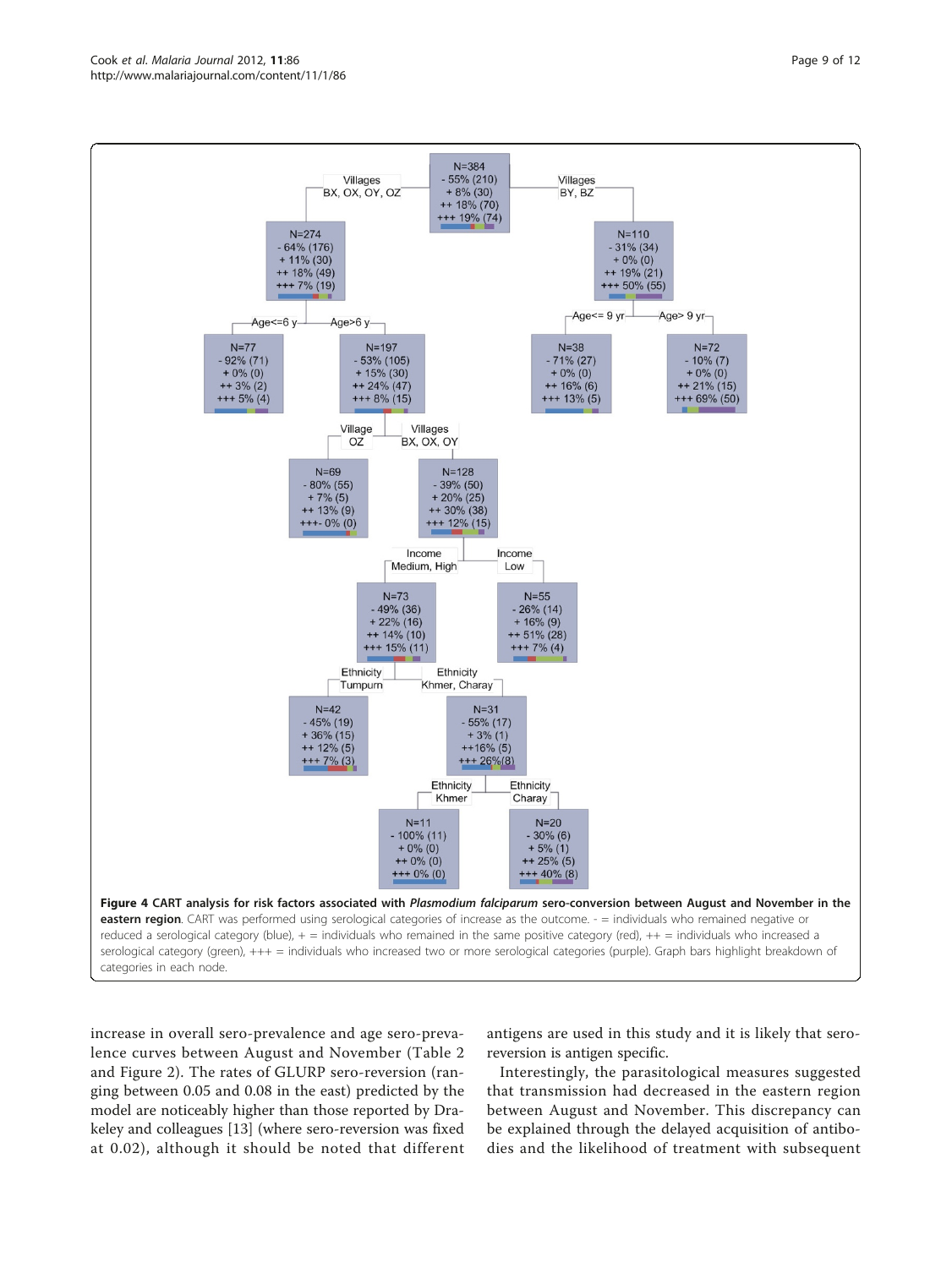clearance of parasites, resulting in less parasite positive individuals by the end of the season, whilst antibody responses may still be increasing. The data is suggestive of a P. falciparum malaria peak, possibly occurring after August but finishing before November, resulting in lower parasitological levels, but increased sero-prevalence (Table [2](#page-5-0)). Another, not mutually exclusive, explanation for the discrepancy between the two measures is that not all current infections are detected by microscopy (sub-patent infections) [[1](#page-10-0)]. A previous study in Rattanakiri in the east detected a large proportion of sub-patent infections, the majority found in adults [\[28](#page-11-0)]. A similarly high level of sub-patent infections was seen in a study in Central Vietnam (AE, personal communication). Sub-microscopic parasites are more likely to be present in adults who have developed partial immunity over time and may continue to stimulate production of antibodies.

In the western region P. falciparum SCR remained relatively steady in both surveys, although there was still evidence that adults experienced a higher force of infection. In addition, P. vivax force of infection did not change substantially across season in either region. A previous study in Rattanakiri also detected fluctuations in cases of *P. falciparum* throughout the year, whilst P. vivax cases remained steady [[14\]](#page-11-0). This effect has also been reported in Vanuatu [[17\]](#page-11-0) and is supported by a study in Peru showing differences in seasonality between the two species, with *P. falciparum* being dominant during the wet season and P. vivax becoming dominant during the dry season [[29](#page-11-0)]. This is likely to be a result of P. vivax relapses occurring in the dry season and may be an explanation for the different patterns of transmission reported in this study.

## Higher force of infection in adults

The sero-prevalence curves for P. falciparum consistently demonstrated a higher force of infection in adults compared to children. The age at which the increase in force of infection occurred ranged between six and 10 years old and was relatively consistent across season. For the eastern region, CART also split the data at approximately these ages with one split at nine years old and another at six years old. This suggests there was a significant difference in responses (rather than a continuous increase) between adults and children. A step in the sero-prevalence curve can be indicative of a recent reduction in transmission intensity [\[4](#page-10-0)]. However, in this scenario, it would be unlikely to see any large increases in antibody responses as seen in this study. Instead, the data is suggestive of adults experiencing a higher force of infection than children. In line with this, the CART analysis was able to find fewer homogenous groups in the younger age groups, suggesting the risk factors that are present for adults, are not as pertinent for children. However, in the western region, P. falciparum seropositivity in children was extremely low and deforestation in this area has resulted in dramatic reductions in malaria transmission. In this area, the two forces of infection may represent current transmission intensity (extremely low) and previous transmission intensity (low). Future studies in the west would allow further interpretation depending on whether the step in the seroprevalence curves remains at the same age (indicating behavioural differences) or shifts with time (indicating a drop in the force of infection).

Occupational risk of malaria in South-east Asia has already been extensively documented [[14](#page-11-0),[15,22](#page-11-0),[30-32](#page-11-0)]. This study was not specifically designed to assess the effect of working in the forest on exposure and as such, it was difficult to separate the effects of age (and the increase in sero-prevalence due to cumulative exposure or biological differences) and working in the forest. Sero-positivity to P. falciparum in children in the western region was extremely low, suggesting they had experienced very little exposure. SCRs increased above the age of 10 years old, which is a plausible age at which children begin to accompany their parents to work in the forest. However, the sero-prevalence data indicated that SCR in children in the more forested eastern region also increased over season albeit to a lesser extent (Figure [2\)](#page-6-0), suggesting transmission was not wholly attributable to occupational risk but also occurred at village level.

Another explanation for the differences in serological responses between adults and children is that immunological maturity may play a role. Children may lose their malarial specific antibodies faster than adults [\[12,33,34\]](#page-11-0) it is not clear if this is related to a lower cumulative exposure, i.e. having fewer episodes of antigenic stimulus, or to the immaturity of the immune system, or a combination of both). A longitudinal study in a highland area of Kenya demonstrated that children tended to lose their antibodies over the dry season, whilst adults retained high levels of antibodies throughout the year [[35\]](#page-11-0). These differences between adult and child serological responses could be due to adults supporting low levels of infection through the dry season which boost immune responses, to adults having antibodies with longer half-lives, or as a result of higher levels of circulating memory cells or longer lived plasma cells [[36](#page-11-0)].

CART also indicated that ethnicity played an important role in malaria exposure in the eastern region (only Khmer were analysed in the western survey). Both the Tumpurn and Charay ethnic groups appear to be at higher risk of exposure, compared to Khmer individuals. Traditionally, the ethnic minorities in this area are poorer than Khmer individuals. In the population sampled in the eastern region, 60% of Charays were classified in the poorest income group, compared with 45% of Khmer and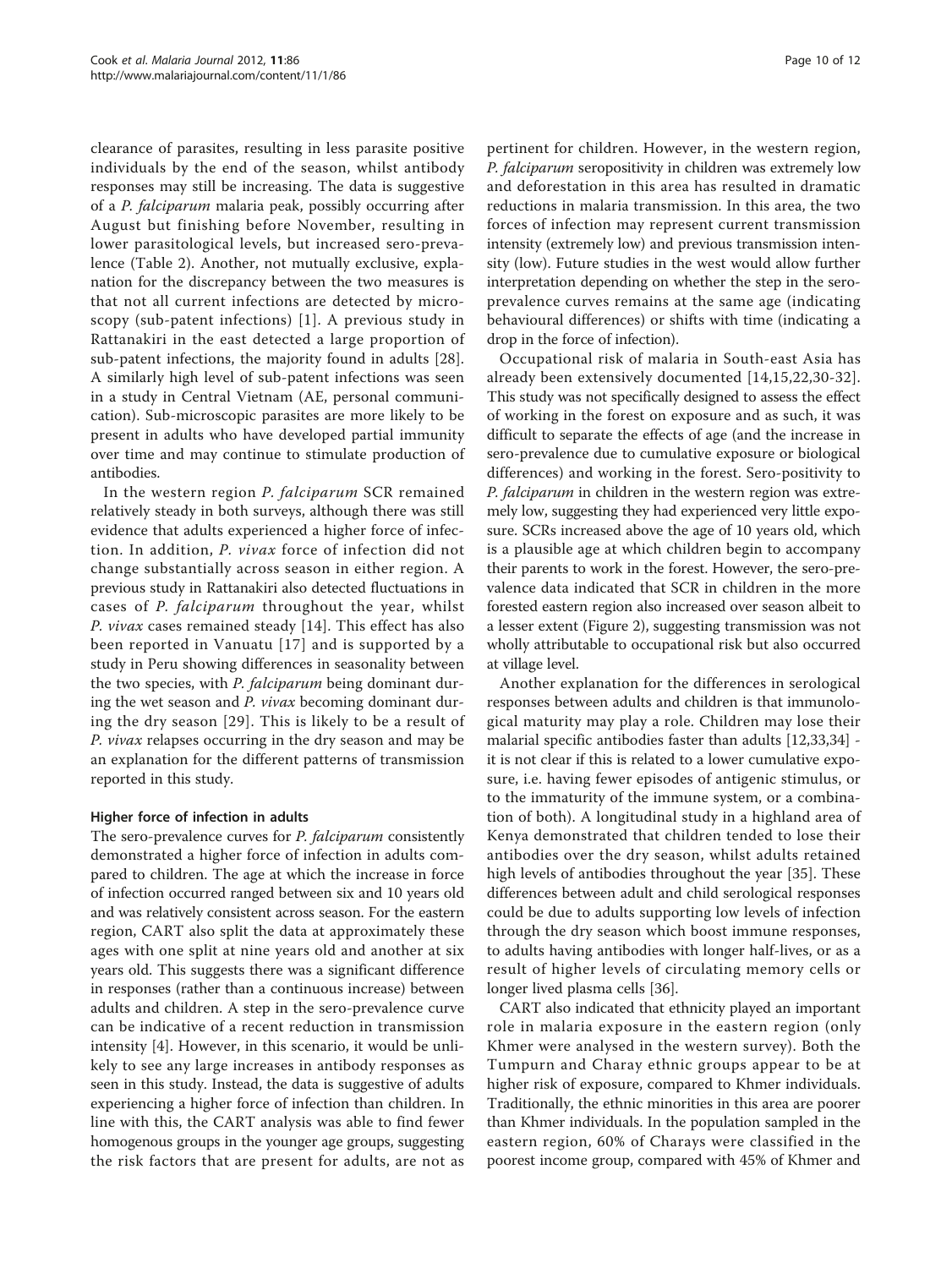<span id="page-10-0"></span>42% of Tumpurn. Poorer status may mean these individuals spend longer periods in the forest, and are therefore exposed for longer time periods. However, CART highlighted that ethnicity was also important in the higher income groups. This may be a reflection of the type of work undertaken by the different ethnic groups, as Khmer traditionally spend less time in the forest. Moreover in this study, the use of bed nets is much lower in the minority groups with over 50% of Charays reporting no bed nets in their household, compared with less than 1% of Khmers.

It is important to acknowledge that the serological data used in this study is based on a single antigen for each species. Although both the antigens used have been demonstrated to be relatively immunogenic [[23](#page-11-0),[24,37](#page-11-0)-[39](#page-11-0)], in areas of low transmission it is important to test as many antigens as possible in order to detect all possible responses. Some people do not make antibodies to particular antigens [\[34](#page-11-0)] and although this may not be a large problem when looking at population-based data, it could have an effect when looking at the individual level.

#### Conclusion

Traditional multi-variate techniques were not suitable for the analysis of this dataset as multiple interactions and collinearity resulted in a lack of power. By using CART it was possible to investigate the data further and to clearly identify risk factors associated with malaria exposure. This was further enhanced by the analysis of consecutive serological surveys. In order to establish risk factors and to discern whether adults are experiencing a higher force of infection, only one survey would be necessary. However, to determine whether transmission is decreasing over time and eventually to determine whether elimination has occurred, more frequent surveys would be required to ensure antibody fluctuations do not result in unreliable evidence for elimination. In order to investigate antibody dynamics, samples need to be collected at more regular intervals and analyses of changes in sero-response over season, such as performed in this study, will become increasingly required.

In areas of low transmission intensity, serological indicators can be used to infer risk factors for exposure and to assess changing transmission dynamics across season and over time (and space). In areas where elimination protocols have been implemented, serological measures, in combination with molecular parasitological measures, can help to confirm areas where infection is no longer present.

#### Acknowledgements

We would like to thank the study population for all their support and contributions to the project. We are also grateful to Vincent Sluydts for designing the map in Figure [1.](#page-1-0) This study was funded by the Framework Agreement II (2003-2007) for capacity strengthening between the Institute of Tropical Medicine of Antwerp and the National Center for Malaria Control, Parasitology and Entomology (CNM) and supported by the Belgium Cooperation (Directorate-General for Development Co-operation).

#### Author details

<sup>1</sup>Institute of Tropical Medicine, Nationalestraat 155, Antwerp 2000, Belgium <sup>2</sup>Ecole de santé publique, Université Catholique de Louvain, Clos Chapelleaux-Champs, Brussels 1200, Belgium. <sup>3</sup>National Center for Malaria Control Parasitology and Entomology, Phnom Penh, Cambodia. <sup>4</sup>Centre for Medical Parasitology at Department of International Health, Immunology and Microbiology, University of Copenhagen, Copenhagen, Denmark. 5 Departamento de Análises Clínicas e Toxicológicas, Faculdade de Ciências Farmacêuticas, Universidade de São Paulo, São Paulo State, Brazil. <sup>6</sup>Disease Control and Elimination, Medical Research Council Unit, Fajara, The Gambia.

#### Authors' contributions

JC analysed the data and wrote the paper; NS contributed to the data analysis and paper review; TS supervised all the field work activities; HS contributed to the study design and fieldwork supervision; MS carried out and coordinated the fieldwork; FC supervised the sample processing with ELISA; KL processed all blood samples with ELISA; MT and IS contributed antigen to the project; UDA contributed to the study design, data analysis and reviewed the manuscript; MC contributed to the study design and coordination of all field and laboratory activities and reviewed the paper; AE contributed to the study design, the supervision of the laboratory activities, the data analysis, and reviewed the paper. All authors read and approved the final manuscript.

#### Competing interests

The authors declare that they have no competing interests.

Received: 27 January 2012 Accepted: 25 March 2012 Published: 25 March 2012

#### References

- Okell LC, Ghani AC, Lyons E, Drakeley CJ: [Submicroscopic infection in](http://www.ncbi.nlm.nih.gov/pubmed/19848588?dopt=Abstract) Plasmodium falciparum[-endemic populations: a systematic review and](http://www.ncbi.nlm.nih.gov/pubmed/19848588?dopt=Abstract) [meta-analysis.](http://www.ncbi.nlm.nih.gov/pubmed/19848588?dopt=Abstract) J Infect Dis 2009, 200:1509-1517.
- 2. Corran PH, Cook J, Lynch C, Leendertse H, Manjurano A, Griffin J, Cox J, Abeku T, Bousema T, Ghani AC, Drakeley C, Riley E: [Dried blood spots as a](http://www.ncbi.nlm.nih.gov/pubmed/18826573?dopt=Abstract) [source of anti-malarial antibodies for epidemiological studies.](http://www.ncbi.nlm.nih.gov/pubmed/18826573?dopt=Abstract) Malar J 2008, 7:195.
- 3. Corran P, Coleman P, Riley E, Drakeley C: [Serology: a robust indicator of](http://www.ncbi.nlm.nih.gov/pubmed/17988945?dopt=Abstract) [malaria transmission intensity?](http://www.ncbi.nlm.nih.gov/pubmed/17988945?dopt=Abstract) Trends Parasitol 2007, 23:575-582.
- 4. Cook J, Kleinschmidt I, Schwabe C, Nseng G, Bousema T, Corran PH Riley EM, Drakeley CJ: [Serological markers suggest heterogeneity of](http://www.ncbi.nlm.nih.gov/pubmed/21980386?dopt=Abstract) [effectiveness of malaria control interventions on Bioko Island, equatorial](http://www.ncbi.nlm.nih.gov/pubmed/21980386?dopt=Abstract) [Guinea.](http://www.ncbi.nlm.nih.gov/pubmed/21980386?dopt=Abstract) PLoS One 2011, 6:e25137.
- 5. Bousema T, Drakeley C, Gesase S, Hashim R, Magesa S, Mosha F, Otieno S, Carneiro I, Cox J, Msuya E, Kleinschmidt I, Maxwell C, Greenwood B, Riley E, Sauerwein R, Chandramohan D, Gosling R: [Identification of hot spots of](http://www.ncbi.nlm.nih.gov/pubmed/20415536?dopt=Abstract) [malaria transmission for targeted malaria control.](http://www.ncbi.nlm.nih.gov/pubmed/20415536?dopt=Abstract) *J Infect Dis* 2010, 201:1764-1774.
- 6. Bousema T, Youssef RM, Cook J, Cox J, Alegana VA, Amran J, Noor AM, Snow RW, Drakeley C: [Serologic markers for detecting malaria in areas of](http://www.ncbi.nlm.nih.gov/pubmed/20202412?dopt=Abstract) [low endemicity, Somalia, 2008.](http://www.ncbi.nlm.nih.gov/pubmed/20202412?dopt=Abstract) Emerg Infect Dis 2010, 16:392-399.
- 7. Bruce-Chwatt LJ, Draper CC, Konfortion P: [Seroepidemiological evidence](http://www.ncbi.nlm.nih.gov/pubmed/4125305?dopt=Abstract) [of eradication of malaria from Mauritius.](http://www.ncbi.nlm.nih.gov/pubmed/4125305?dopt=Abstract) Lancet 1973, 2:547-551.
- 8. Bruce-Chwatt LJ, Draper CC, Avramidis D, Kazandzoglou O: [Sero](http://www.ncbi.nlm.nih.gov/pubmed/772232?dopt=Abstract)[epidemiological surveillance of disappearing malaria in Greece.](http://www.ncbi.nlm.nih.gov/pubmed/772232?dopt=Abstract) J Trop Med Hyg 1975, 78:194-200.
- 9. Del Giudice G, Lambert PH, Mendis K, Pessi A, Tanner M: [Antibody](http://www.ncbi.nlm.nih.gov/pubmed/2094587?dopt=Abstract) responses to Plasmodium falciparum and P. vivax [sporozoites in areas](http://www.ncbi.nlm.nih.gov/pubmed/2094587?dopt=Abstract) [with stable and unstable malaria.](http://www.ncbi.nlm.nih.gov/pubmed/2094587?dopt=Abstract) Bull World Health Organ 1990, 68(Suppl):191-196.
- 10. Perraut R, Mercereau-Puijalon O, Diouf B, Tall A, Guillotte M, Le Scanf C, Trape JF, Spiegel A, Garraud O: [Seasonal fluctuation of antibody levels to](http://www.ncbi.nlm.nih.gov/pubmed/11304067?dopt=Abstract) Plasmodium falciparum [parasitized red blood cell-associated antigens in](http://www.ncbi.nlm.nih.gov/pubmed/11304067?dopt=Abstract) [two Senegalese villages with different transmission conditions.](http://www.ncbi.nlm.nih.gov/pubmed/11304067?dopt=Abstract) Am J Trop Med Hyg 2000, 62:746-751.
- 11. Agak GW, Bejon P, Fegan G, Gicheru N, Villard V, Kajava AV, Marsh K, Corradin G: [Longitudinal analyses of immune responses to](http://www.ncbi.nlm.nih.gov/pubmed/18342997?dopt=Abstract) Plasmodium